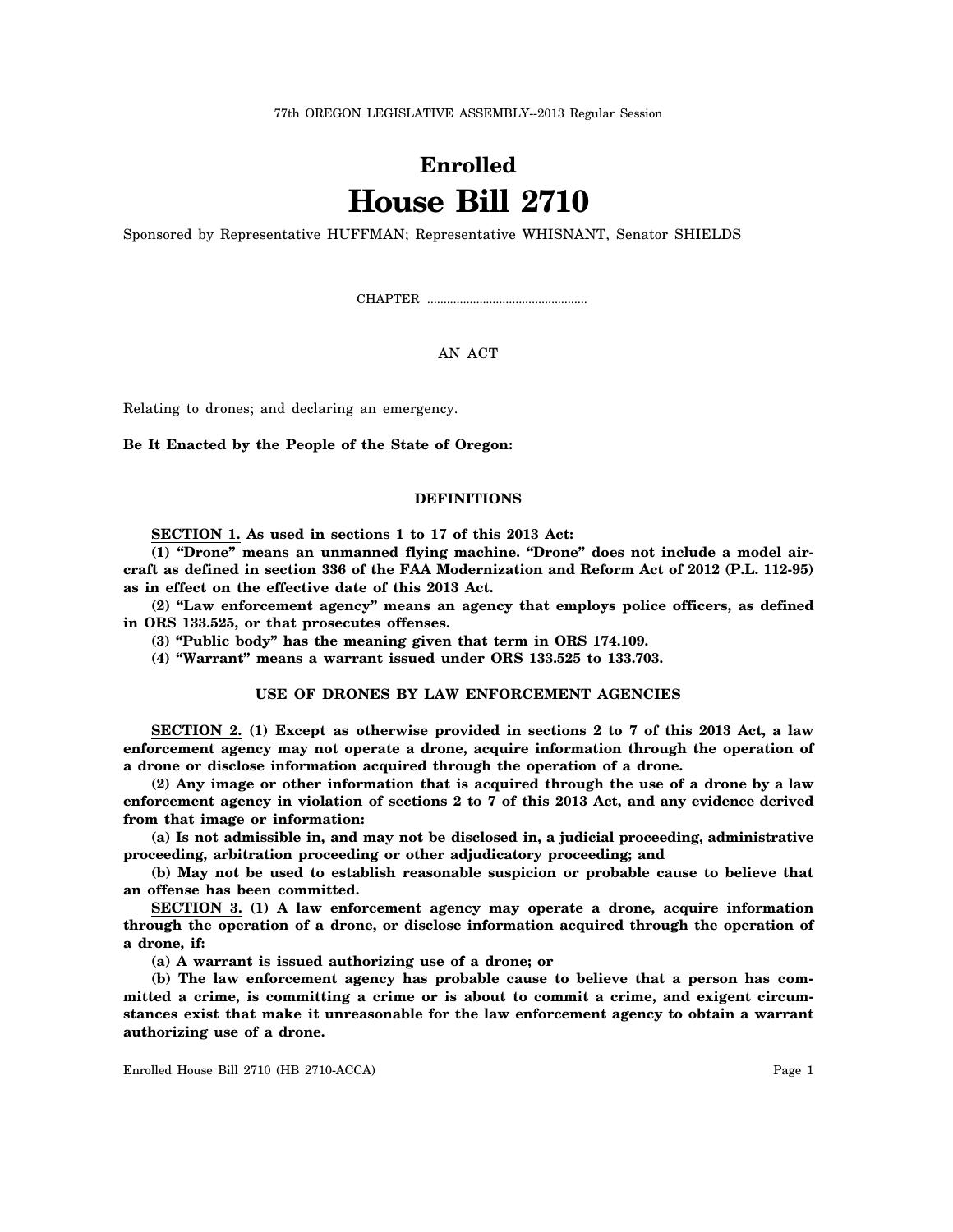**(2) A warrant authorizing the use of a drone must specify the period for which operation of the drone is authorized. In no event may a warrant provide for the operation of a drone for a period of more than 30 days. Upon motion and good cause shown, a court may renew a warrant after the expiration of the 30-day period.**

**SECTION 4. A law enforcement agency may operate a drone for the purpose of acquiring information about an individual, or about the individual's property, if the individual has given written consent to the use of a drone for those purposes.**

**SECTION 5. (1) A law enforcement agency may operate a drone, acquire information through the operation of a drone, or disclose information acquired through the operation of a drone, for the purpose of search and rescue activities, as defined in ORS 404.200.**

**(2) A law enforcement agency may operate a drone, acquire information through the operation of a drone, or disclose information acquired through the operation of a drone, for the purpose of assisting an individual in an emergency if:**

**(a) The law enforcement agency reasonably believes that there is an imminent threat to the life or safety of the individual, and documents the factual basis for that belief; and**

**(b) Not more than 48 hours after the emergency operation begins, an official of the law enforcement agency files a sworn statement with the circuit court that describes the nature of the emergency and the need for use of a drone.**

**(3) A law enforcement agency may operate a drone, acquire information through the operation of a drone, or disclose information acquired through the operation of a drone, during a state of emergency that is declared by the Governor under ORS chapter 401 if:**

**(a) The drone is used only for the purposes of preserving public safety, protecting property or conducting surveillance for the assessment and evaluation of environmental or weather related damage, erosion or contamination; and**

**(b) The drone is operated only in the geographical area specified in a proclamation pursuant to ORS 401.165 (5).**

**SECTION 6. (1) A law enforcement agency may operate a drone, acquire information through the operation of a drone, or disclose information acquired through the operation of a drone, for the purpose of reconstruction of a specific crime scene, or similar physical assessment, related to a specific criminal investigation.**

**(2) The period that a law enforcement agency may operate a drone under this section may not exceed five days for the purpose of reconstruction of a specific crime scene, or similar physical assessment, related to a specific criminal investigation.**

**SECTION 7. (1) A law enforcement agency may operate a drone for the purpose of training in:**

**(a) The use of drones; and**

**(b) The acquisition of information through the operation of a drone.**

**(2) Any image or other information that is acquired through the use of a drone by a law enforcement agency under this section, and any evidence derived from that image or information:**

**(a) Is not admissible in, and may not be disclosed in, a judicial proceeding, administrative proceeding, arbitration proceeding or other adjudicatory proceeding; and**

**(b) May not be used to establish reasonable suspicion or probable cause to believe that an offense has been committed.**

## **REGISTRATION OF DRONES USED BY PUBLIC BODIES**

**SECTION 8. (1) A public body may not operate a drone in the airspace over this state without registering the drone with the Oregon Department of Aviation.**

**(2) The Oregon Department of Aviation may impose a civil penalty of up to \$10,000 against a public body that violates subsection (1) of this section.**

Enrolled House Bill 2710 (HB 2710-ACCA) Page 2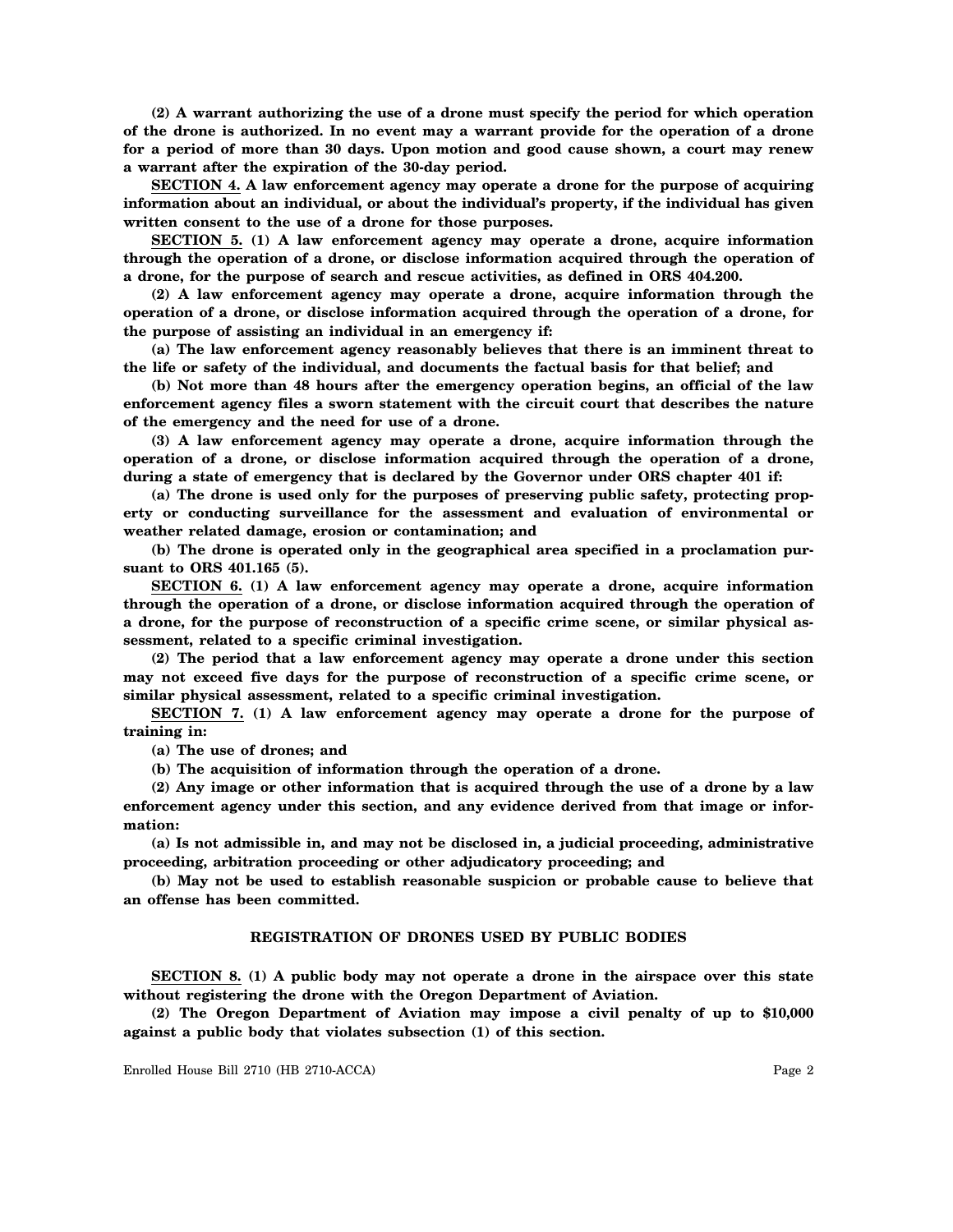**(3) Evidence obtained by a public body through the use of a drone in violation of subsection (1) of this section is not admissible in any judicial or administrative proceeding and may not be used to establish reasonable suspicion or probable cause to believe that an offense has been committed.**

**(4) The Oregon Department of Aviation shall establish a registry of drones operated by public bodies and may charge a fee sufficient to reimburse the department for the maintenance of the registry.**

**(5) The Oregon Department of Aviation shall require the following information for registration of a drone:**

**(a) The name of the public body that owns or operates the drone.**

**(b) The name and contact information of the individuals who operate the drone.**

**(c) Identifying information for the drone as required by the department by rule.**

**(6) A public body that registers one or more drones under this section shall provide an annual report to the Oregon Department of Aviation that summarizes:**

**(a) The frequency of use of the drones by the public body during the preceding calendar year; and**

**(b) The purposes for which the drones have been used by the public body during the preceding calendar year.**

**(7) The State Aviation Board may adopt all rules necessary for the registration of drones in Oregon that are consistent with federal laws and regulations.**

**SECTION 9. (1) Except as provided in subsection (2) of this section, section 8 of this 2013 Act becomes operative January 2, 2016.**

**(2) The Oregon Department of Aviation and the State Aviation Board may take any action before January 2, 2016, including the adoption of rules, that is necessary to allow implementation of section 8 of this 2013 Act on January 2, 2016.**

## **PROHIBITION ON USE OF WEAPONIZED DRONES BY PUBLIC BODIES**

**SECTION 10. A public body may not operate a drone that is capable of firing a bullet or other projectile, directing a laser or otherwise being used as a weapon.**

## **USE OF INFORMATION ACQUIRED BY PUBLIC BODY DRONES**

**SECTION 11. Any image or other information that is acquired by a public body through the use of a drone that has not been approved by the Federal Aviation Administration, and any evidence derived from that image or information:**

**(1) Is not admissible in, and may not be disclosed in, a judicial proceeding, administrative proceeding, arbitration proceeding or other adjudicatory proceeding; and**

**(2) May not be used to establish reasonable suspicion or probable cause to believe that an offense has been committed.**

**SECTION 12. Section 11 of this 2013 Act is repealed January 2, 2016.**

### **CRIMES INVOLVING DRONES**

**SECTION 13. (1) A person commits a Class A felony if the person possesses or controls a drone and intentionally causes, or attempts to cause, the drone to:**

**(a) Fire a bullet or other projectile at an aircraft while the aircraft is in the air;**

**(b) Direct a laser at an aircraft while the aircraft is in the air; or**

**(c) Crash into an aircraft while the aircraft is in the air.**

**(2) A person who intentionally interferes with, or gains unauthorized control over, a drone licensed by the Federal Aviation Administration, or operated by the Armed Forces of**

Enrolled House Bill 2710 (HB 2710-ACCA) Page 3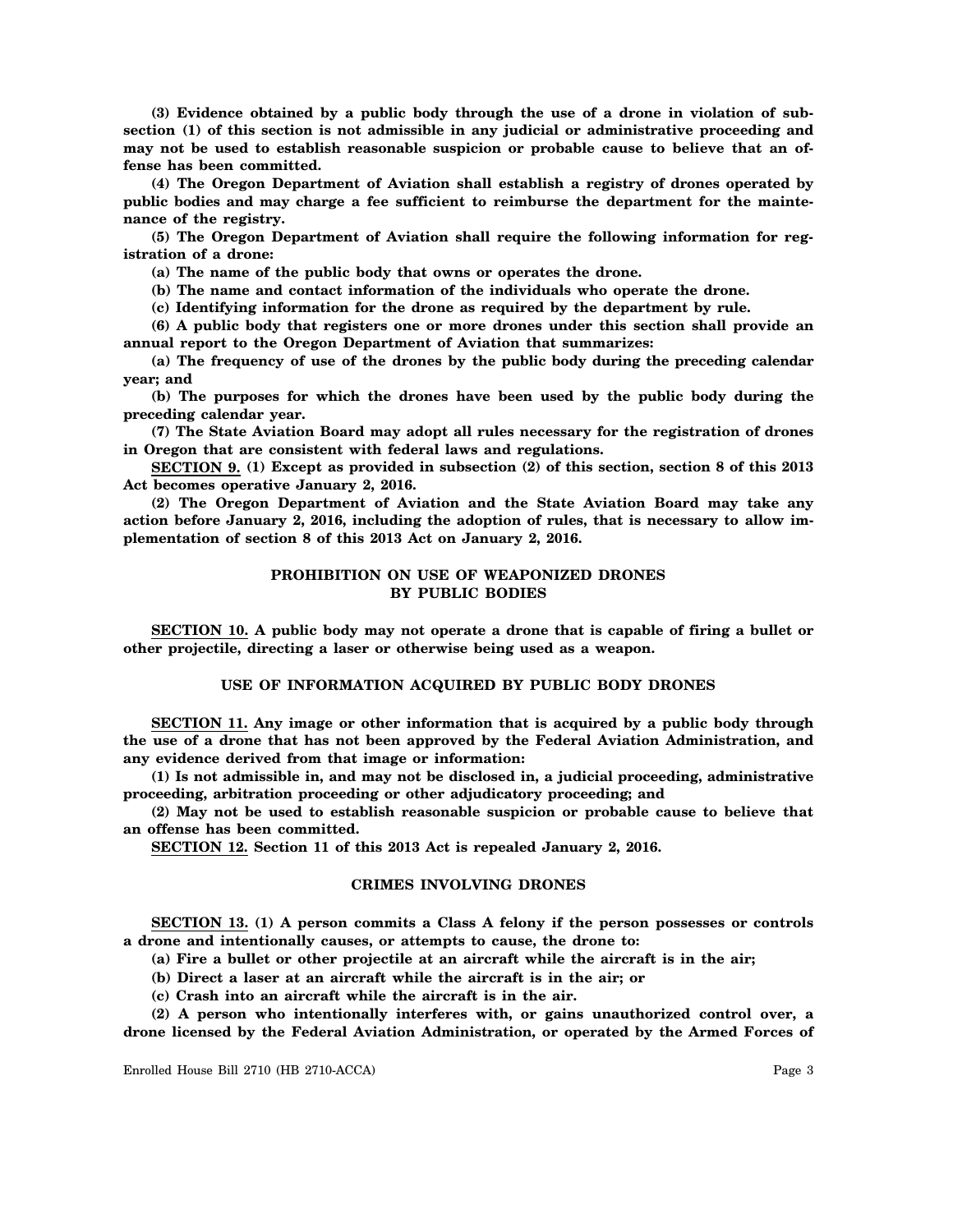**the United States as defined in ORS 351.642, an agency of the United States or a federal, state or local law enforcement agency, commits a Class C felony.**

#### **CIVIL REMEDIES**

**SECTION 14. In addition to any other remedies allowed by law, a person who intentionally interferes with, or gains unauthorized control over, a drone licensed by the Federal Aviation Administration, or operated by the Armed Forces of the United States as defined in ORS 351.642, an agency of the United States or a federal, state or local law enforcement agency, is liable to the owner of the drone in an amount of not less than \$5,000. The court shall award reasonable attorney fees to a prevailing plaintiff in an action under this section.**

**SECTION 15. (1) Except as provided in subsection (2) of this section, a person who owns or lawfully occupies real property in this state may bring an action against any person or public body that operates a drone that is flown at a height of less than 400 feet over the property if:**

**(a) The operator of the drone has flown the drone over the property at a height of less than 400 feet on at least one previous occasion; and**

**(b) The person notified the owner or operator of the drone that the person did not want the drone flown over the property at a height of less than 400 feet.**

**(2) A person may not bring an action under this section if:**

**(a) The drone is lawfully in the flight path for landing at an airport, airfield or runway; and**

**(b) The drone is in the process of taking off or landing.**

**(3) A prevailing plaintiff may recover treble damages for any injury to the person or the property by reason of a trespass by a drone as described in this section, and may be awarded injunctive relief in the action.**

**(4) A prevailing plaintiff may recover attorney fees under ORS 20.080 if the amount pleaded in an action under this section is \$10,000 or less.**

**(5) The Attorney General, on behalf of the State of Oregon, may bring an action or claim for relief alleging nuisance or trespass arising from the operation of a drone in the airspace over this state. A court shall award reasonable attorney fees to the Attorney General if the Attorney General prevails in an action under this section.**

## **APPLICABILITY TO ARMED FORCES**

**SECTION 16. Sections 1 to 17 of this 2013 Act do not apply to the Armed Forces of the United States as defined in ORS 351.642.**

# **PREEMPTION OF LOCAL LAWS REGULATING DRONES**

**SECTION 17. Except as expressly authorized by state statute, the authority to regulate the ownership or operation of drones is vested solely in the Legislative Assembly. Except as expressly authorized by state statute, a local government, as defined ORS 174.116, may not enact an ordinance or resolution that regulates the ownership or operation of drones or otherwise engage in the regulation of the ownership or operation of drones.**

# **REPORT TO LEGISLATURE**

**SECTION 18. On or before November 1, 2014, the Oregon Department of Aviation shall report to a joint interim committee of the Legislative Assembly related to the judiciary, or other appropriate interim committees, on:**

**(1) The status of federal regulations relating to unmanned aerial vehicles; and**

Enrolled House Bill 2710 (HB 2710-ACCA) Page 4